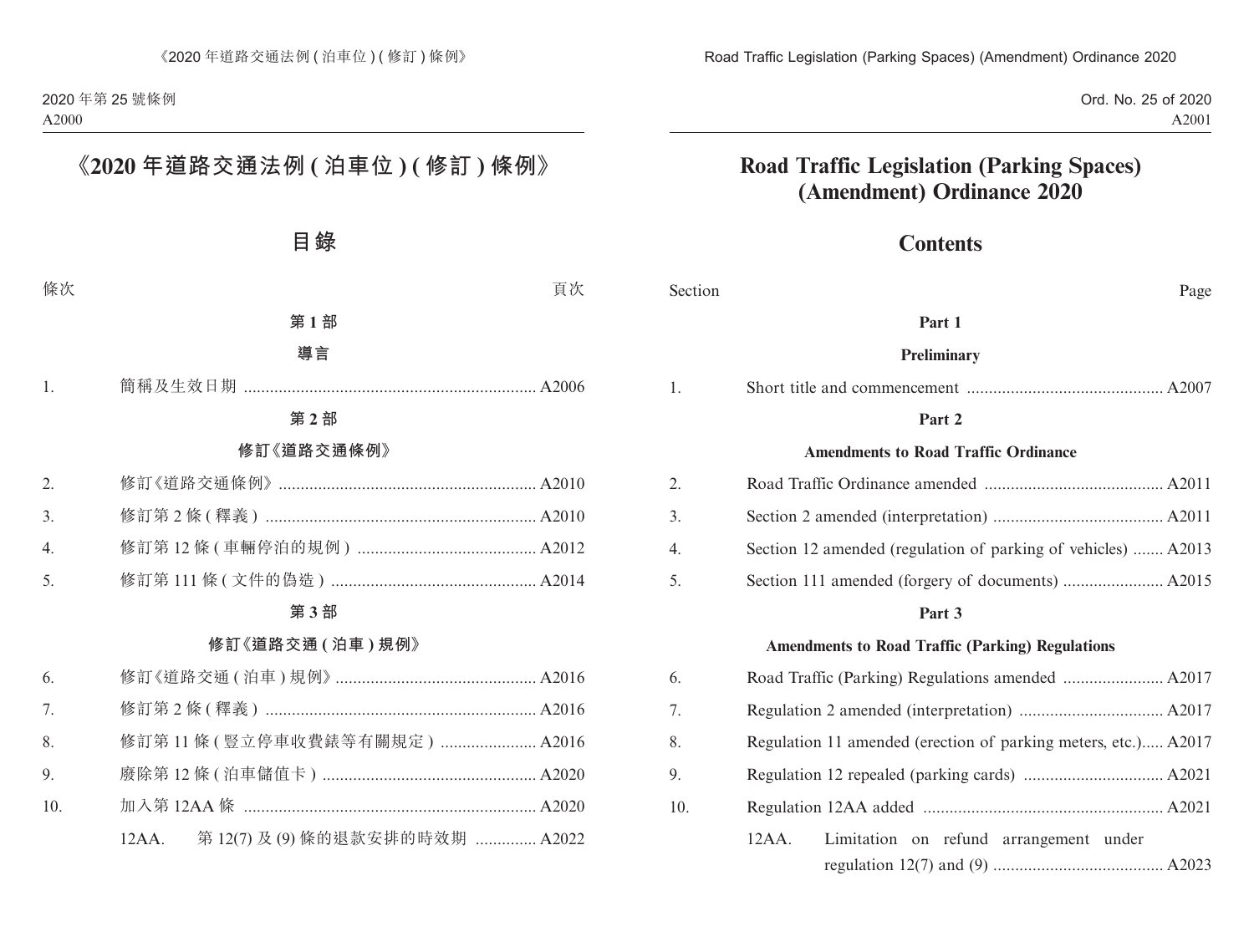|                                                             | Ord. No. 25 of 2020<br>A2003 |
|-------------------------------------------------------------|------------------------------|
| Section                                                     | Page                         |
| 11.                                                         |                              |
| 12A.                                                        |                              |
| 12.<br>Regulation 12B repealed (specification of coins and  |                              |
| 13.<br>Regulation 12D amended (offences relating to parking |                              |
| 14.<br>Regulation 13 amended (interfering with parking      |                              |
| 15.                                                         |                              |
| 13A.<br>Offences relating to unauthorized access to         |                              |
| 16.                                                         |                              |
| 17.                                                         |                              |
| Schedule 2                                                  |                              |
| 18.<br>Schedule 5 repealed (conditions for issue of parking |                              |
| Part 4                                                      |                              |
| Repeal of Road Traffic (Parking) (Approved Cards) Notice    |                              |
| 19.<br>Road Traffic (Parking) (Approved Cards) Notice       |                              |

repealed ................................................................................. A2035

#### Road Traffic Legislation (Parking Spaces) (Amendment) Ordinance 2020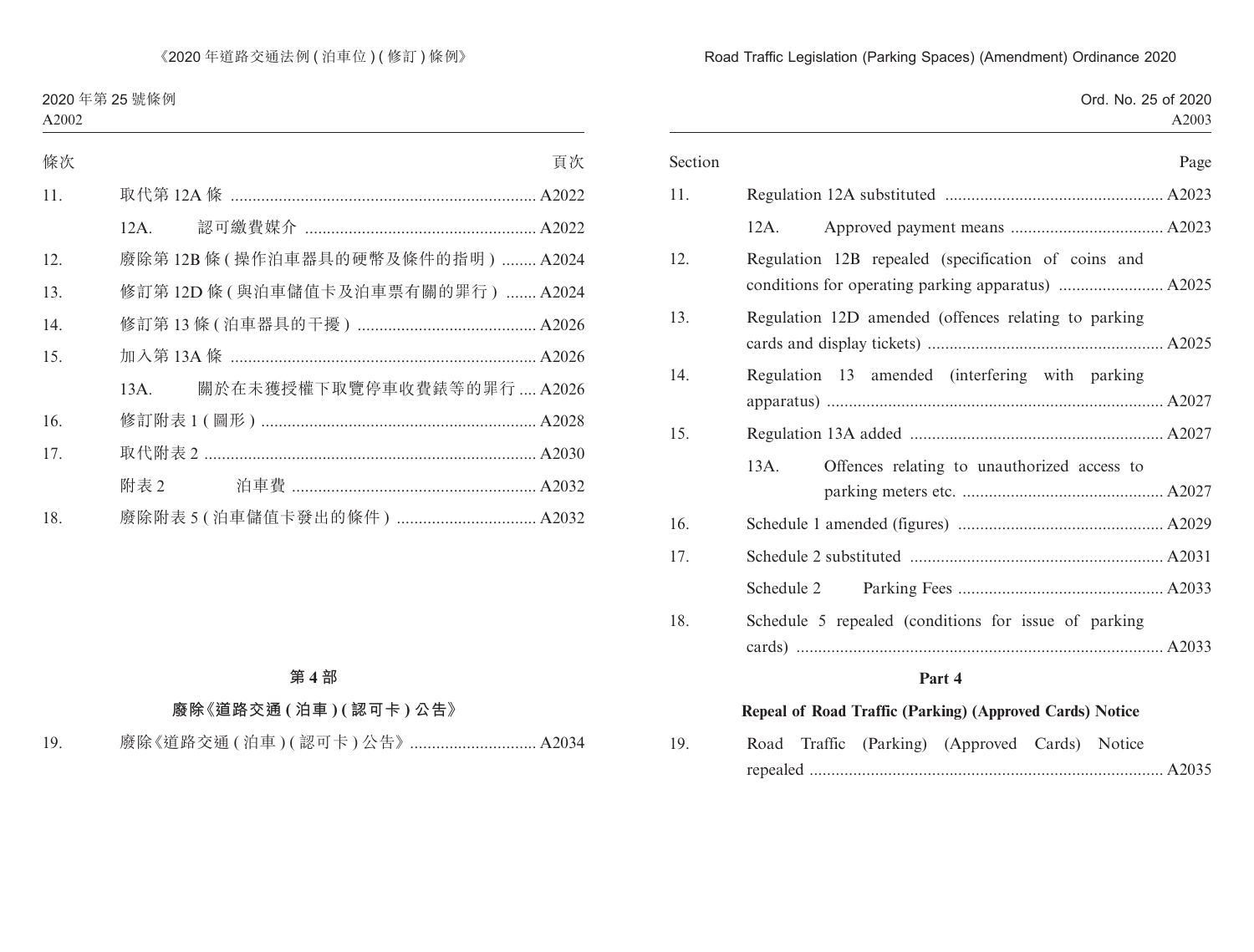Ord. No. 25 of 2020 A2005

Section Page

#### **Part 5**

#### **Related Amendments**

## **Division 1—Amendments to Fixed Penalty (Traffic Contraventions) Ordinance**

| 20.                                                             | Fixed Penalty (Traffic Contraventions) Ordinance      |  |
|-----------------------------------------------------------------|-------------------------------------------------------|--|
|                                                                 |                                                       |  |
| 21.                                                             |                                                       |  |
| 22.                                                             | Section 10 amended (parking at parking meters and pay |  |
|                                                                 |                                                       |  |
| 23.                                                             |                                                       |  |
| Division 2-Amendments to Fixed Penalty (Traffic Contraventions) |                                                       |  |
|                                                                 | <b>Regulations</b>                                    |  |
| 24.                                                             | Fixed Penalty (Traffic Contraventions) Regulations    |  |
|                                                                 |                                                       |  |
| 25.                                                             |                                                       |  |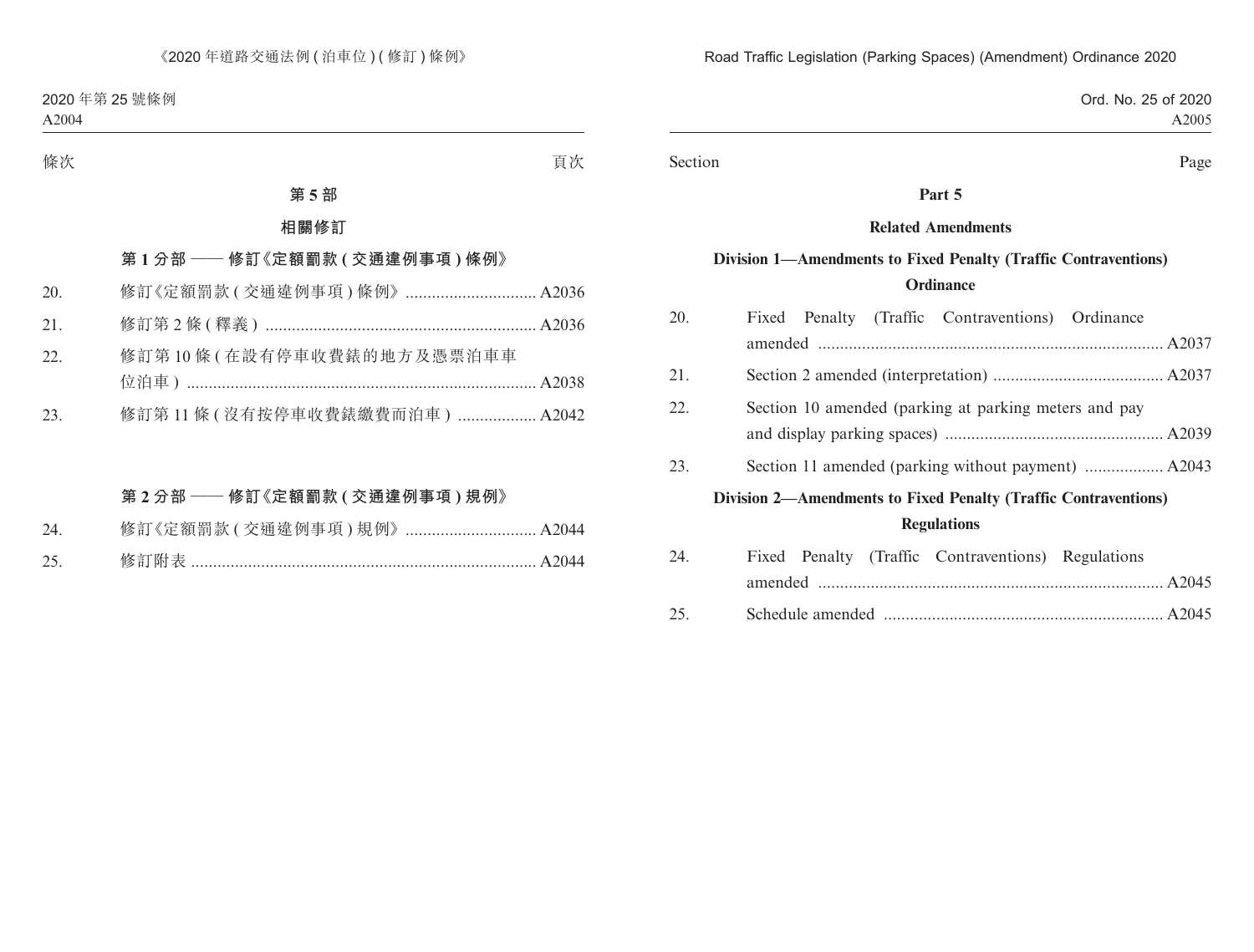Part 1 Section 1 Ord. No. 25 of 2020 A2007

#### **HONG KONG SPECIAL ADMINISTRATIVE REGION**

#### ORDINANCE NO. 25 OF 2020



Carrie LAM Chief Executive 19 November 2020

An Ordinance to amend the Road Traffic Ordinance and other specified traffic legislation to provide for the use of electronic means to pay for using parking spaces; to provide for the installation of sensors to detect the occupancy of parking spaces; and to provide for related matters.

[12 December 2020]

Enacted by the Legislative Council.

## **Part 1**

## **Preliminary**

#### **1. Short title and commencement**

- (1) This Ordinance may be cited as the Road Traffic Legislation (Parking Spaces) (Amendment) Ordinance 2020.
- (2) Subject to subsections (3) and (4), this Ordinance comes into operation on 12 December 2020.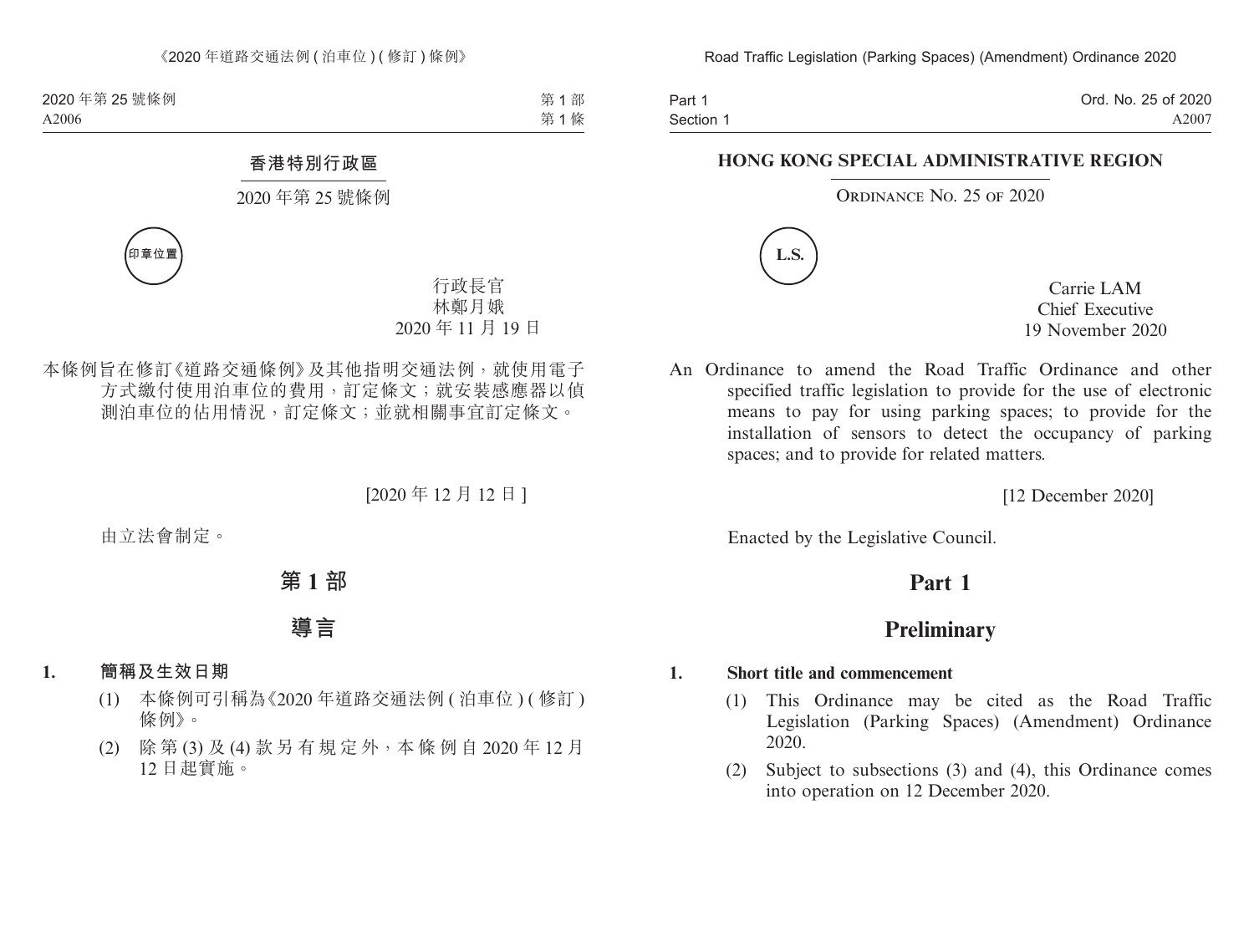| Part 1    | Ord. No. 25 of 2020 |
|-----------|---------------------|
| Section 1 | A2009               |

- (3) Sections 3(4), 4(1) and (5), 5, 9, 13(3) and 18 come into operation on 1 July 2022.
- (4) Section 16(3) comes into operation on 1 January 2023.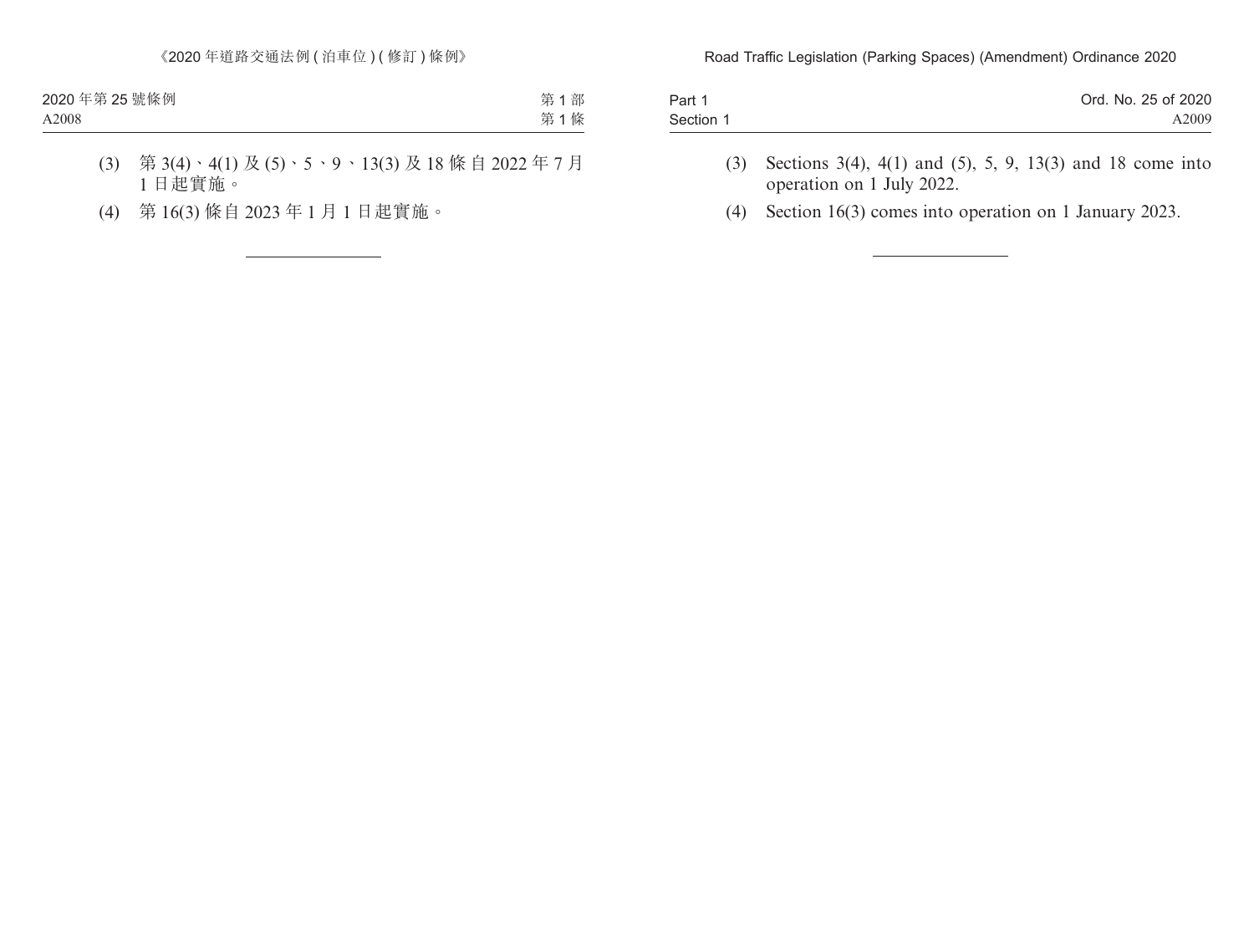| Part 2    | Ord. No. 25 of 2020 |
|-----------|---------------------|
| Section 2 | A2011               |

## **Part 2**

## **Amendments to Road Traffic Ordinance**

#### **2. Road Traffic Ordinance amended**

The Road Traffic Ordinance (Cap. 374) is amended as set out in this Part.

#### **3. Section 2 amended (interpretation)**

(1) Section 2—

#### **Repeal the definition of** *parking meter*

### **Substitute**

"*parking meter* (停車收費錶)—

- (a) means an apparatus constructed and designed to receive and indicate, or to indicate, payment for the use of a parking space; and
- (b) includes a space sensor installed, whether or not on the apparatus, in relation to the parking space;".
- (2) Section 2—

## **Repeal the definition of** *pay and display machine*

#### **Substitute**

"*pay and display machine* (憑票泊車機)—

- (a) means a machine or apparatus constructed and designed to issue a display ticket in relation to parking spaces in a parking place; and
- (b) includes a space sensor installed, whether or not on the machine or apparatus, in relation to the parking spaces;".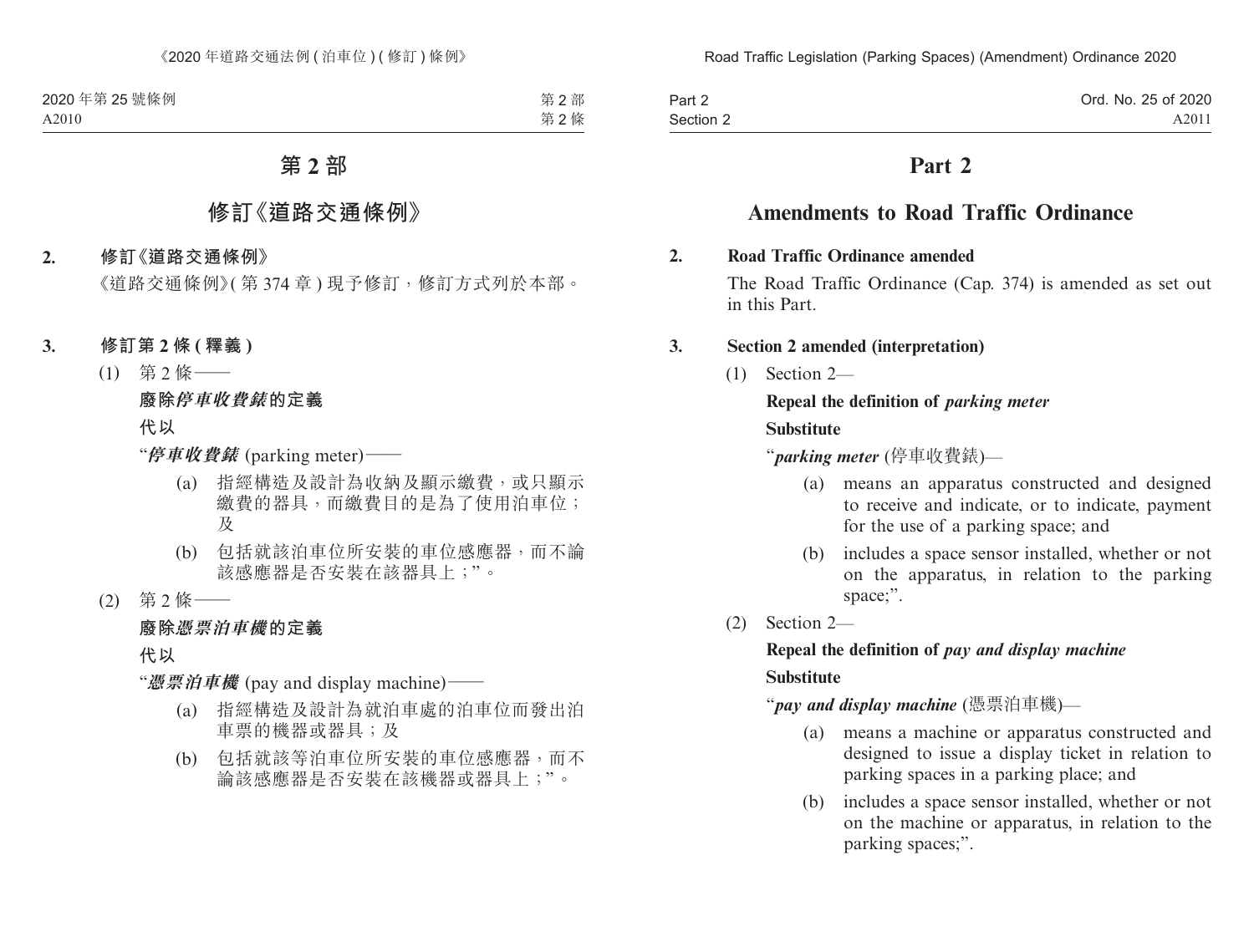| Part 2    | Ord. No. 25 of 2020 |
|-----------|---------------------|
| Section 4 | A2013               |
|           |                     |

- (3) Section 2— **Repeal the definition of** *automatic vending machine***.**
- (4) Section 2—

#### **Repeal the definition of** *parking card***.**

(5) Section 2—

## **Add in alphabetical order**

"*space sensor* (車位感應器) means a device installed by the Commissioner in respect of a parking meter, or pay and display machine, for detecting whether a parking space, for which the meter or machine is erected, is occupied;".

## **4. Section 12 amended (regulation of parking of vehicles)**

(1) Section 12(1)—

#### **Repeal paragraphs (k), (l), (m), (n) and (o).**

(2) Section 12(1)(p)—

## **Repeal**

everything after "any card"

## **Substitute**

"or device, or an electronic system, for use in payment of a parking fee in conjunction with any parking meter, or pay and display machine, as the Commissioner may specify with reference to class, construction, location or otherwise;".

(3) Section 12(1)—

**Repeal paragraph (q) Substitute**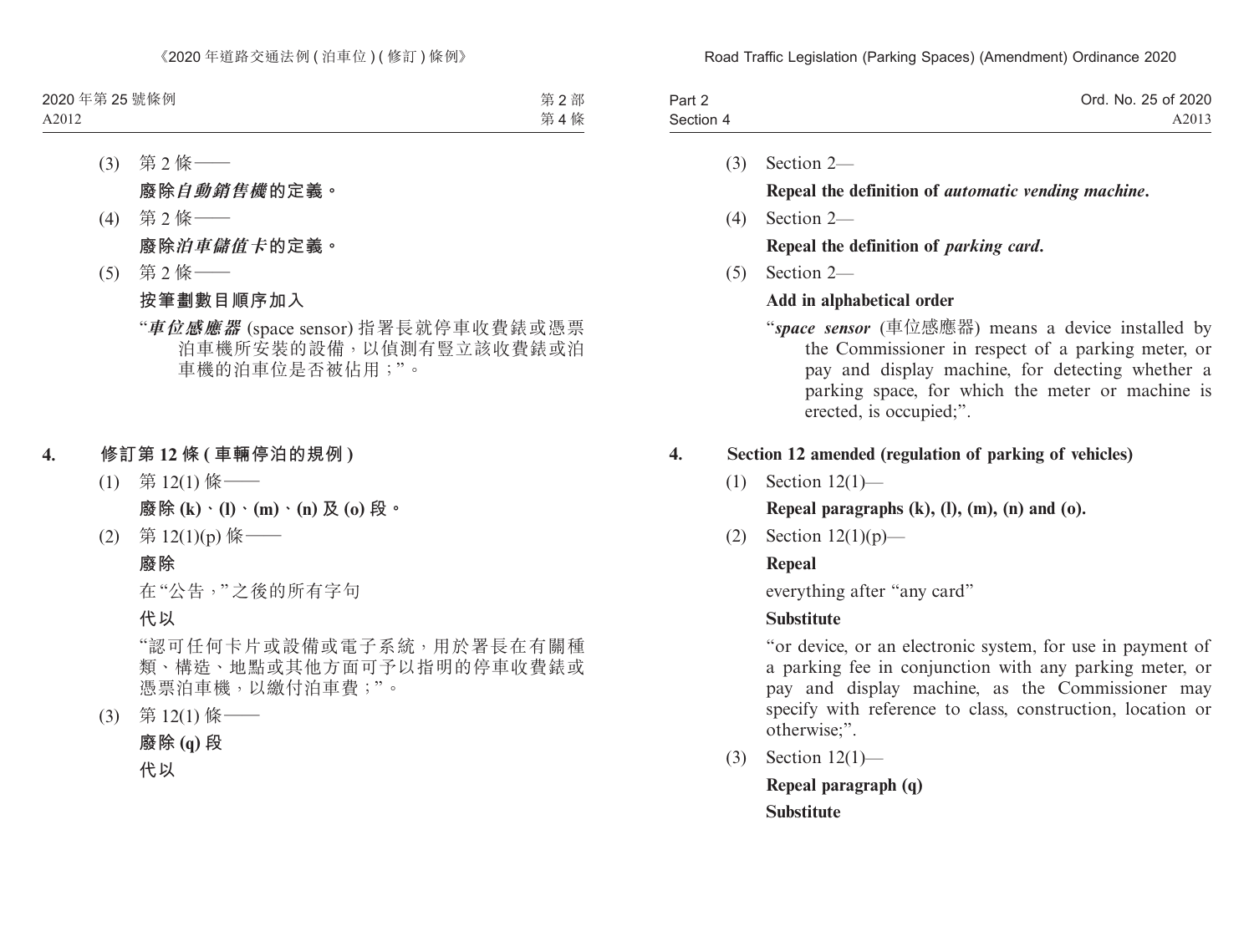| Part 2    | Ord. No. 25 of 2020 |
|-----------|---------------------|
| Section 5 | A2015               |

- "(q) the determination by the Commissioner of directions and conditions relating to the use of a card or device, or an electronic system, referred to in paragraph  $(p)$ ;".
- (4) Section 12(1)(r)—

#### **Repeal**

everything after "any parking meter"

#### **Substitute**

"or pay and display machine;".

(5) Section 12(1)(s)—

#### **Repeal**

"parking cards or".

(6) After section  $12(1)$ —

#### **Add**

"(1A) A notice referred to in subsection  $(1)(p)$  is not subsidiary legislation.".

#### **5. Section 111 amended (forgery of documents)**

Section  $111(2A)(a)$  and  $(b)$ —

## **Repeal**

"a parking card or".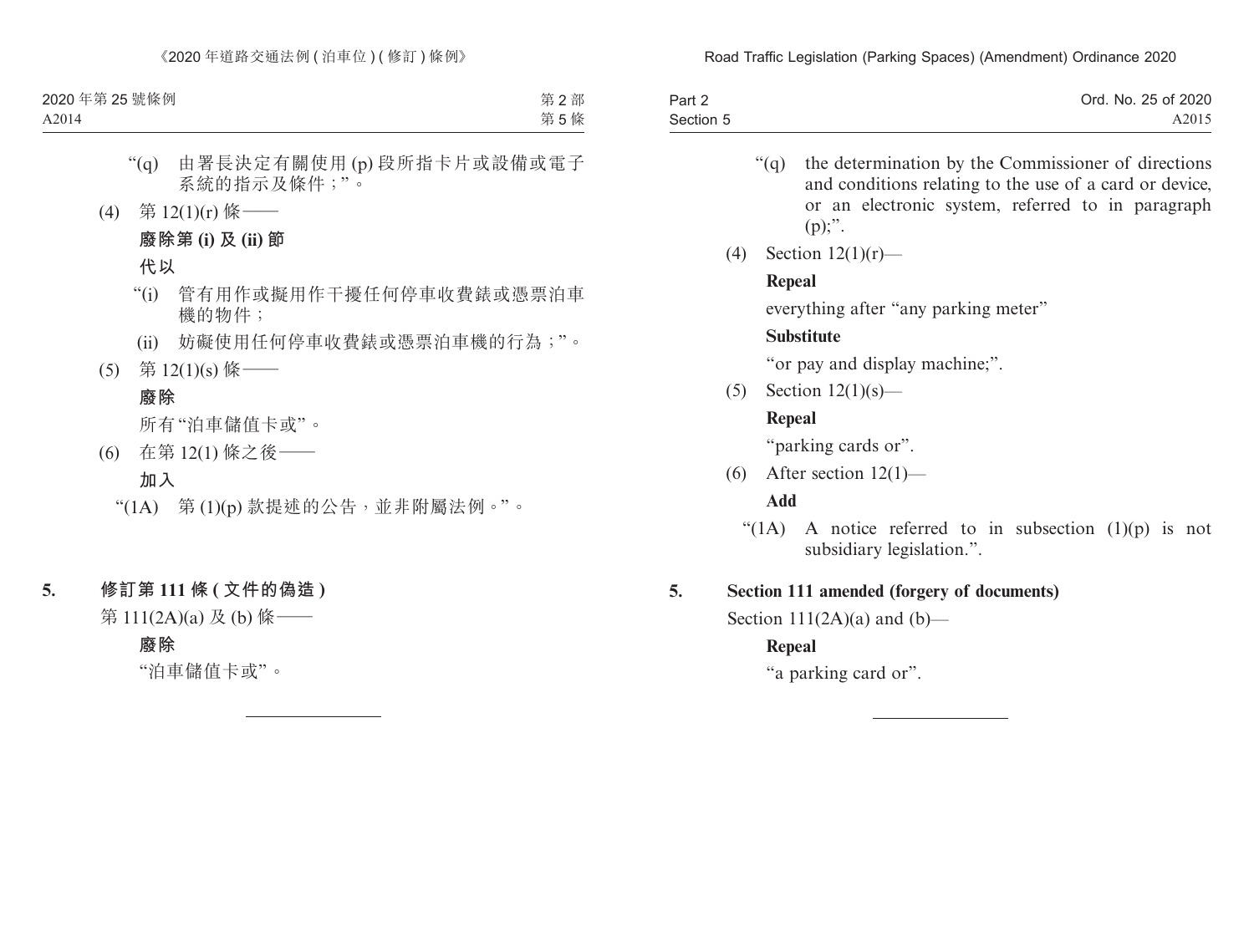| Part 3    | Ord. No. 25 of 2020 |
|-----------|---------------------|
| Section 6 | A2017               |

## **Part 3**

## **Amendments to Road Traffic (Parking) Regulations**

#### **6. Road Traffic (Parking) Regulations amended**

The Road Traffic (Parking) Regulations (Cap. 374 sub. leg. C) are amended as set out in this Part.

### **7. Regulation 2 amended (interpretation)**

- (1) Regulation 2(1)—
	- (a) definition of *approved card*;
	- (b) definition of *card operated parking meter*;
	- (c) definition of *coin operated parking meter*—

**Repeal the definitions.**

(2) Regulation 2(1)—

## **Add in alphabetical order**

"*approved payment means* (認可繳費媒介) means a card or device, or an electronic system, approved by the Commissioner under regulation 12A;".

## **8. Regulation 11 amended (erection of parking meters, etc.)**

(1) Regulation 11—

## **Repeal subregulation (1)**

## **Substitute**

"(1) For a parking space within a parking place, the Commissioner may erect a parking meter, or a pay and display machine, on Government land, or at the parking place.".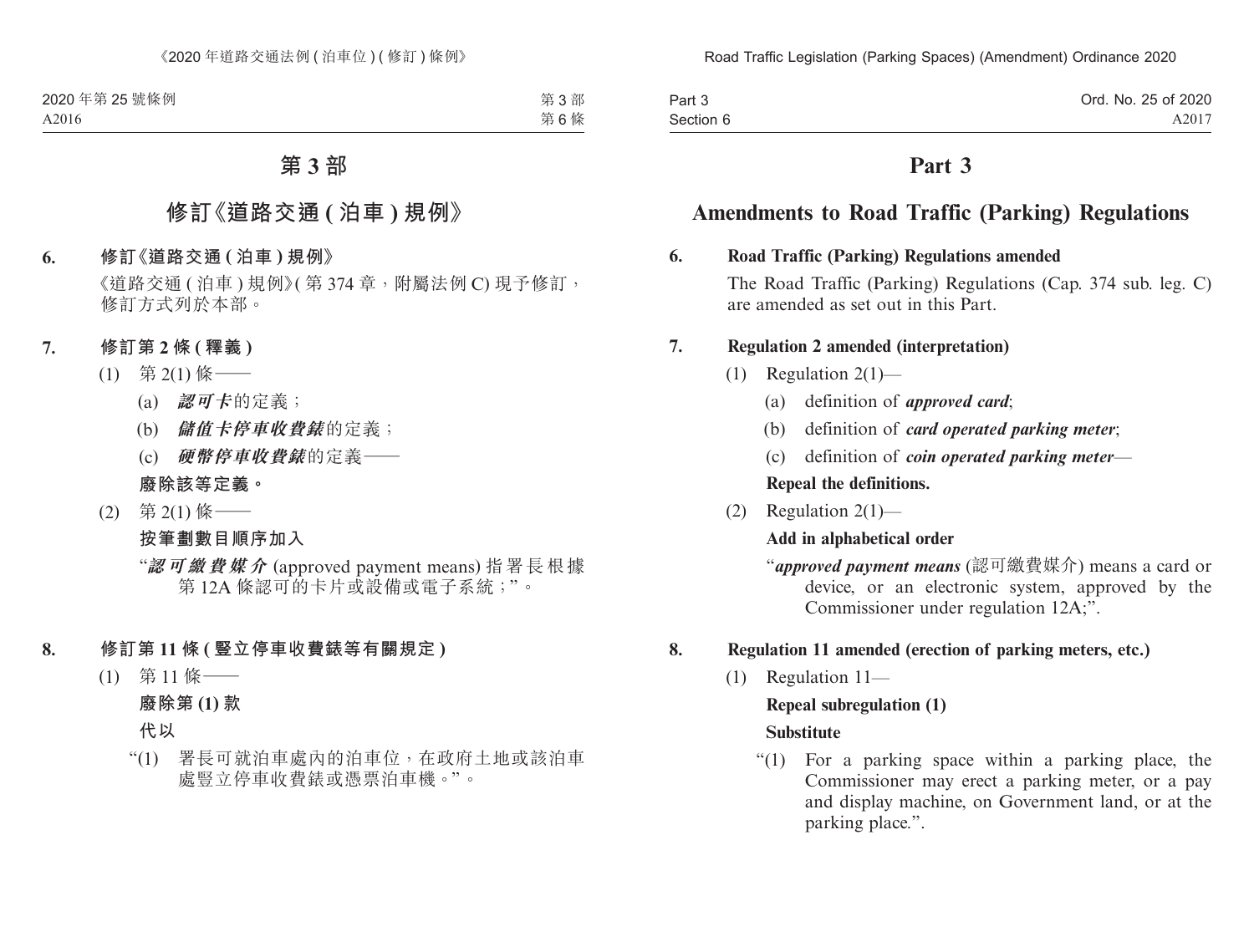| Part 3    | Ord. No. 25 of 2020 |
|-----------|---------------------|
| Section 8 | A2019               |

(2) Regulation 11—

# **Repeal subregulation (2)**

### **Substitute**

- "(2) The Commissioner—
	- (a) may erect a traffic sign in accordance with Figure No. 18 in Schedule 1 at a place where a parking meter is erected;
	- (b) may erect a traffic sign in accordance with Figure No. 18A in Schedule 1 at a place where a parking meter is erected; and
	- (c) may erect a traffic sign in accordance with Figure No. 19 in Schedule 1 at a place where a pay and display machine is erected.
- (2A) Subregulation (2)(a) expires at the end of 31 December 2022."
- (3) Regulation 11—

## **Repeal subregulation (3)**

## **Substitute**

- "(3) For a parking space in respect of which a parking meter is erected, the fee specified in column 1 of Part 1 of Schedule 2 is the maximum fee that may be charged for the use of the parking space for the period specified in column 2 of that Part.
- (3A) For a parking space in respect of which a pay and display machine is erected, the fee specified in column 1 of Part 2 of Schedule 2 is the maximum fee that may be charged for the use of the parking space for the period specified in column 2 of that Part.".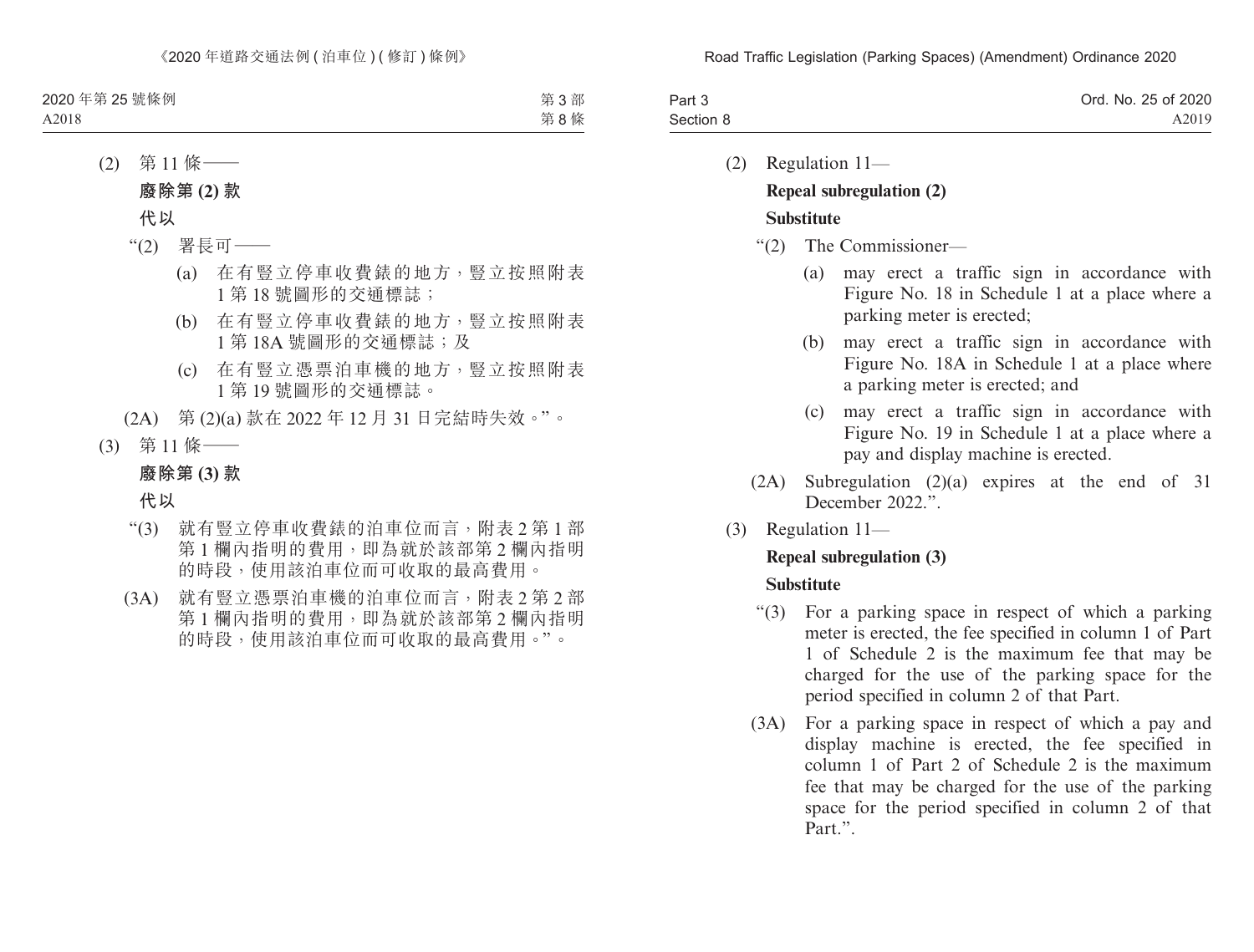| Part 3    | Ord. No. 25 of 2020 |
|-----------|---------------------|
| Section 9 | A2021               |

(4) Regulation  $11(4)(c)$ —

#### **Repeal**

"in the case of—"

## **Substitute**

"the following information, or the place where such information can be found—".

(5) Regulation  $11(4)(c)$ —

## **Repeal subparagraph (i).**

(6) Regulation  $11(4)(c)$ —

## **Repeal subparagraphs (ii) and (iii)**

### **Substitute**

- "(ii) for a parking meter—the approved payment means for the meter, and the directions or conditions for using the approved payment means to pay the parking fee;
- (iii) for a pay and display machine—the approved payment means for the machine, and the manner in which it may be used for obtaining a display ticket.".
- (7) Regulation 11—

**Repeal subregulation (5).**

## **9. Regulation 12 repealed (parking cards)**

Regulation 12—

**Repeal the regulation.**

## **10. Regulation 12AA added**

Before regulation 12A—

**Add**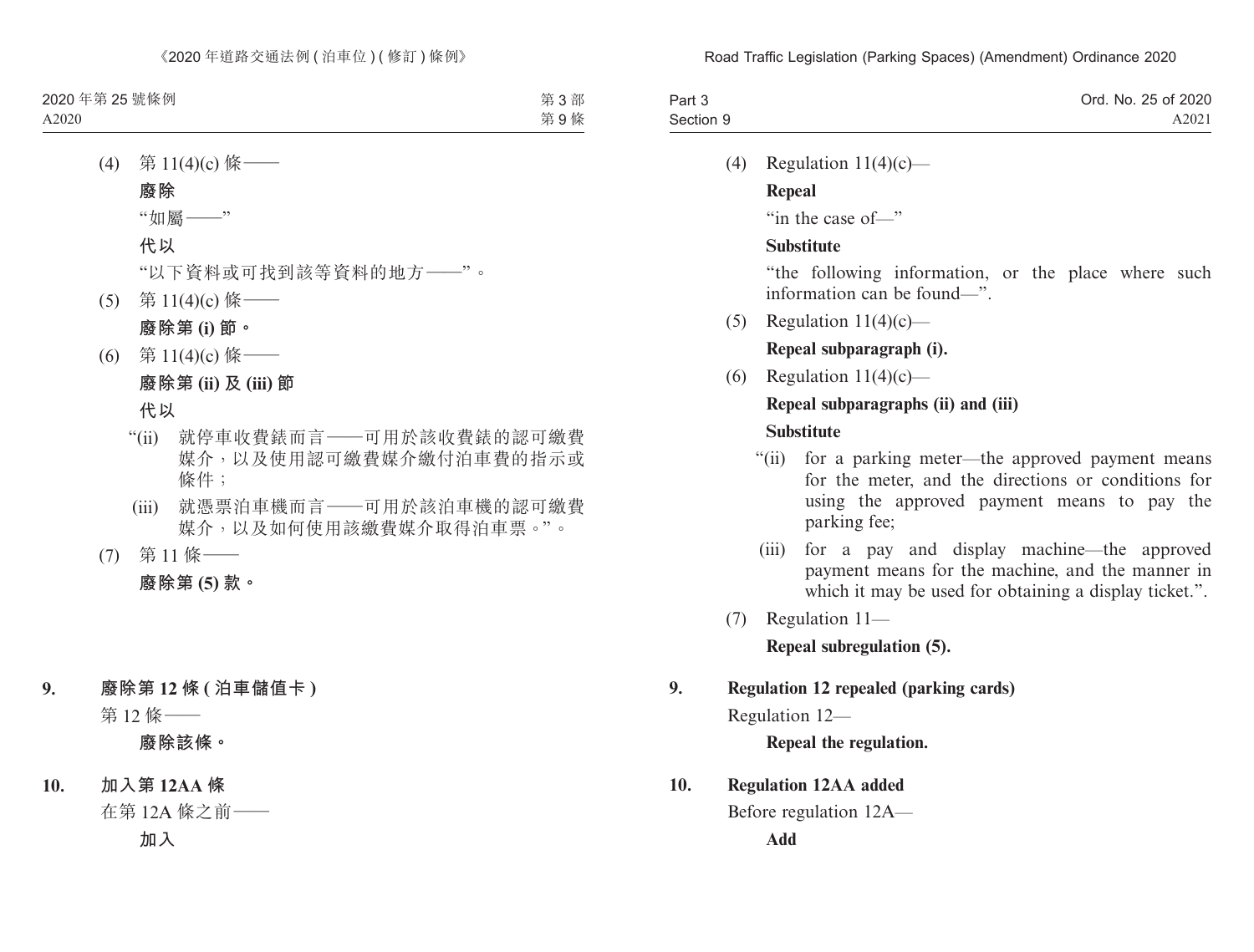| Part 3     | Ord. No. 25 of 2020 |
|------------|---------------------|
| Section 11 | A2023               |

#### "**12AA. Limitation on refund arrangement under regulation 12(7) and (9)**

- (1) A person is not entitled to a refund under regulation 12(7) unless the person returns the parking card pursuant to regulation 12(6) on or before 30 June 2022.
- (2) A person is not entitled to a refund under regulation 12(9) unless the person surrenders the parking card and applies for the refund under regulation 12(8) on or before 30 June 2022.".

#### **11. Regulation 12A substituted**

Regulation 12A—

**Repeal the regulation Substitute**

#### "**12A. Approved payment means**

- (1) The Commissioner may, by notice published in the Gazette, approve the following for use in payment of a parking fee in conjunction with a parking meter or a pay and display machine—
	- (a) a card or device that the Commissioner considers appropriate;
	- (b) an electronic system that the Commissioner considers appropriate.
- (2) The Commissioner may, by the notice under subregulation (1), specify the parking meter, or the pay and display machine, to which that subregulation applies with reference to class, construction, location or otherwise.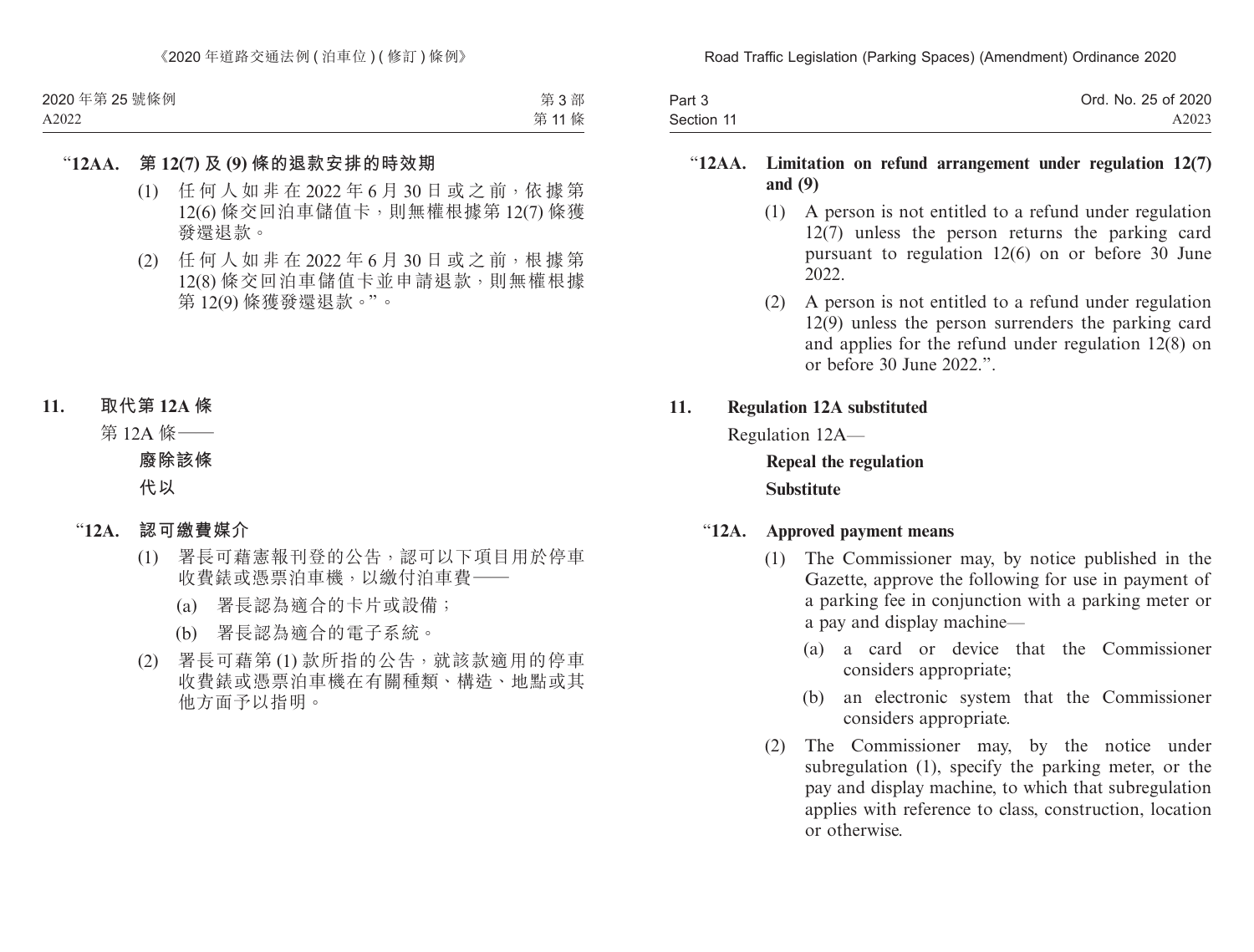| Part 3     | Ord. No. 25 of 2020 |
|------------|---------------------|
| Section 12 | A2025               |

- (3) The Commissioner may determine the directions and conditions relating to the use of an approved payment means in paying a parking fee or obtaining a display ticket.".
- **12. Regulation 12B repealed (specification of coins and conditions for operating parking apparatus)**

Regulation 12B—

**Repeal the regulation.**

### **13. Regulation 12D amended (offences relating to parking cards and display tickets)**

(1) Regulation 12D, heading—

**Repeal**

"**parking cards**"

#### **Substitute**

"**payment means**".

- (2) Regulation 12D(1)— **Repeal paragraph (b).**
- (3) Regulation 12D— **Repeal subregulation (1).**
- (4) Before regulation 12D(2)—

## **Add**

"(1A) If a person, without lawful authority or reasonable excuse, uses or attempts to use, for the purpose of operating a parking meter or a pay and display machine, an approved payment means which has been interfered with, altered or damaged, the person commits an offence and is liable to a fine of \$500.".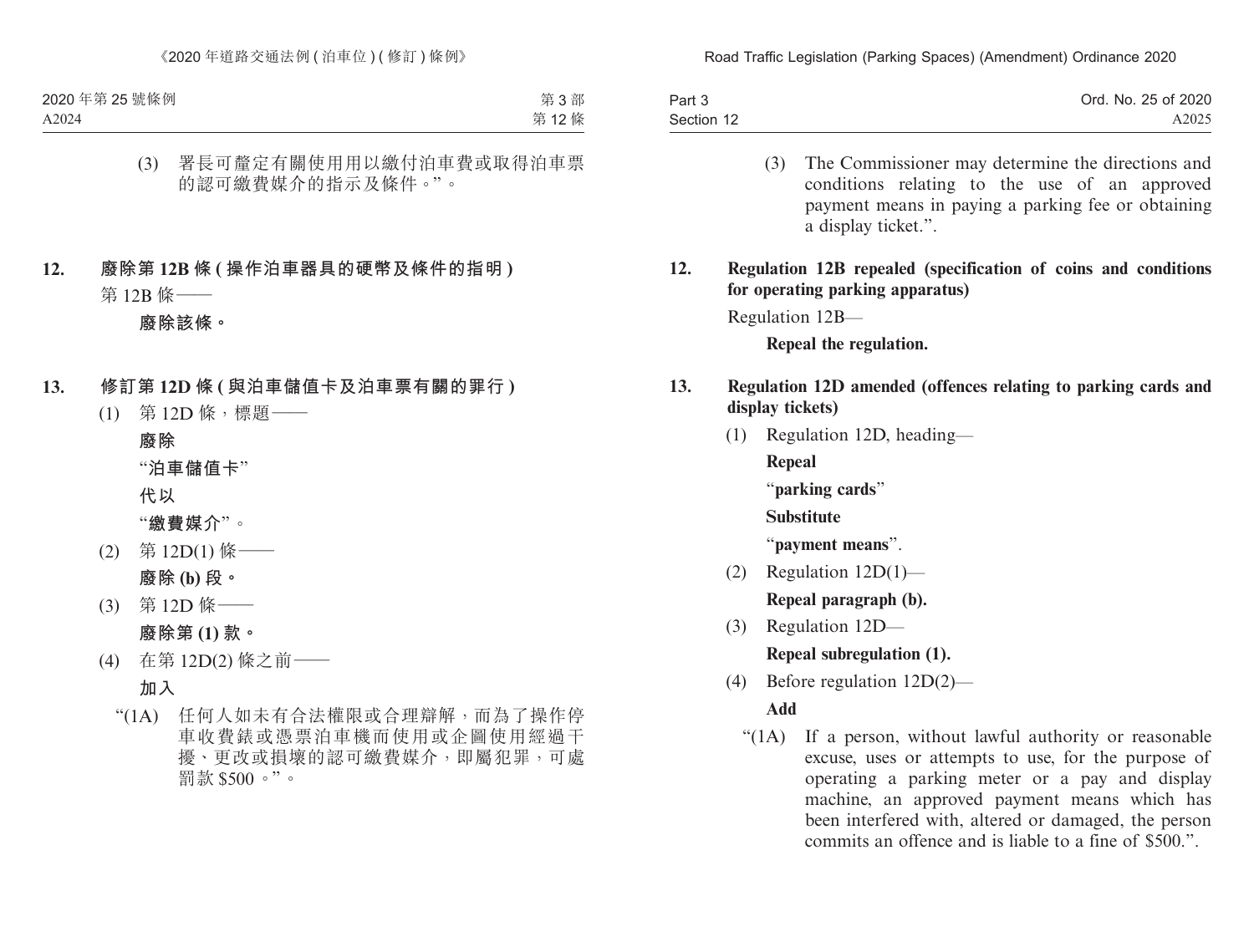| Part 3     | Ord. No. 25 of 2020 |
|------------|---------------------|
| Section 14 | A2027               |

#### **14. Regulation 13 amended (interfering with parking apparatus)**

(1) Regulation 13—

**Repeal paragraph (a)**

#### **Substitute**

- "(a) interferes with a parking meter or a pay and display machine;".
- (2) Regulation 13—

### **Repeal paragraph (c)**

#### **Substitute**

- "(c) operates or attempts to operate—
	- (i) a parking meter, other than by the use of an approved payment means; or
	- (ii) a pay and display machine, other than by the use of an approved payment means; or".
- (3) Regulation 13—

#### **Repeal paragraph (d).**

#### **15. Regulation 13A added**

Part III, after regulation 13—

#### **Add**

## "**13A. Offences relating to unauthorized access to parking meters etc.**

- (1) A person commits an offence if the person knowingly obtains unauthorized access to data or information contained in a parking meter, a pay and display machine, or an associated electronic system.
- (2) A person commits an offence if the person, without lawful authority or reasonable excuse—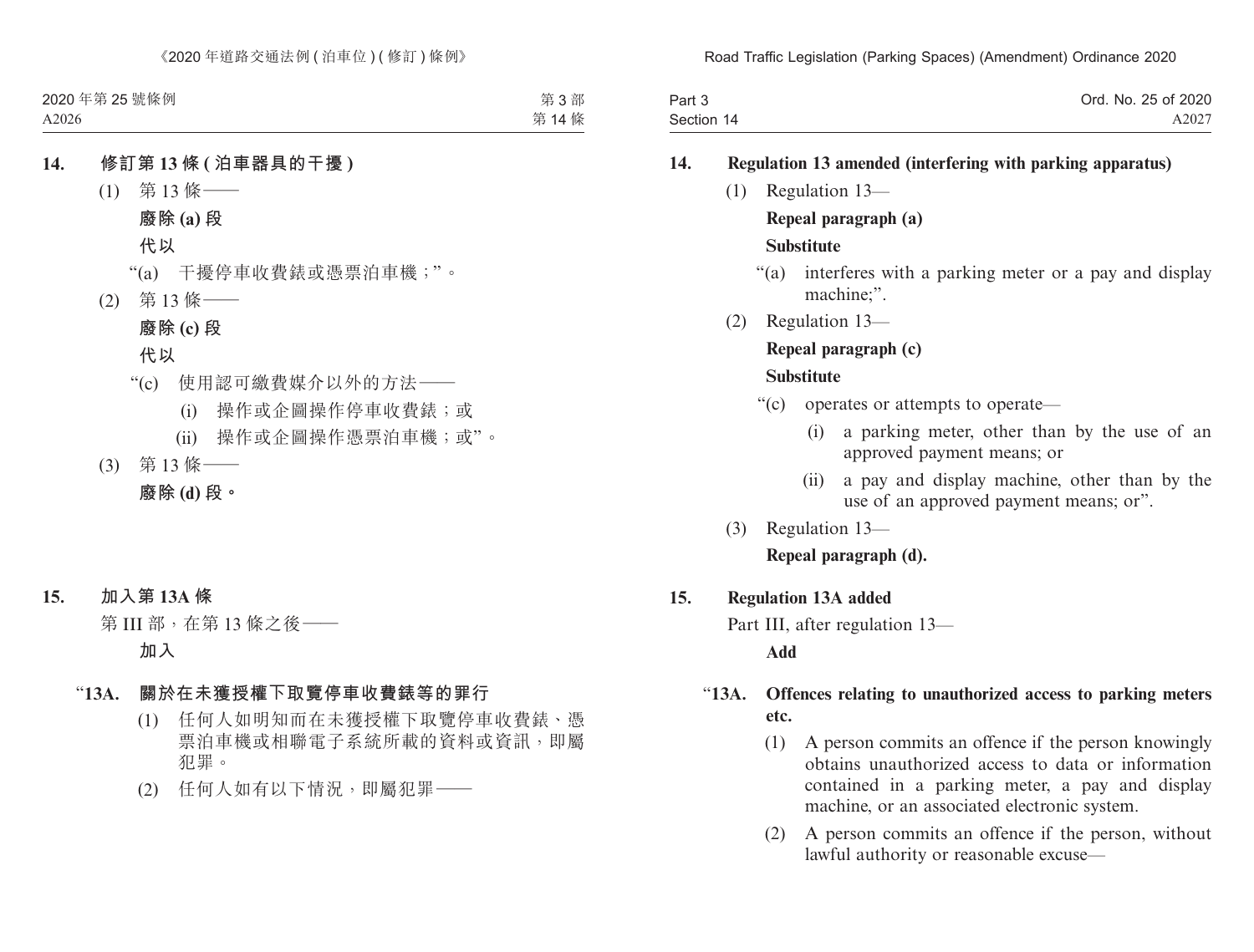| Part 3     | Ord. No. 25 of 2020 |
|------------|---------------------|
| Section 16 | A2029               |

- (a) erases, in whole or in part, alters or damages the data or information processed or stored in a parking meter, a pay and display machine, or an associated electronic system; or
- (b) tampers with the operation or any part of the operation of an associated electronic system.
- (3) A person who commits an offence under subregulation (1) or (2) is liable on conviction to a fine at level 2 and to imprisonment for 3 months.
- (4) In this regulation—
- *associated electronic system* (相聯電子系統) means an electronic system that is associated with a parking meter or a pay and display machine—
	- (a) for ascertaining or indicating whether a parking fee is paid for using a parking space;
	- (b) for ascertaining or indicating whether a parking space is occupied; or
	- (c) for the management or operation of the parking meter or the pay and display machine.".

#### **16. Schedule 1 amended (figures)**

(1) Schedule 1—

**Repeal Figure No. 17.**

(2) Schedule 1, Figure No. 18, note—

## **Repeal**

"a parking card or an approved card"

## **Substitute**

"an approved payment means".

(3) Schedule 1—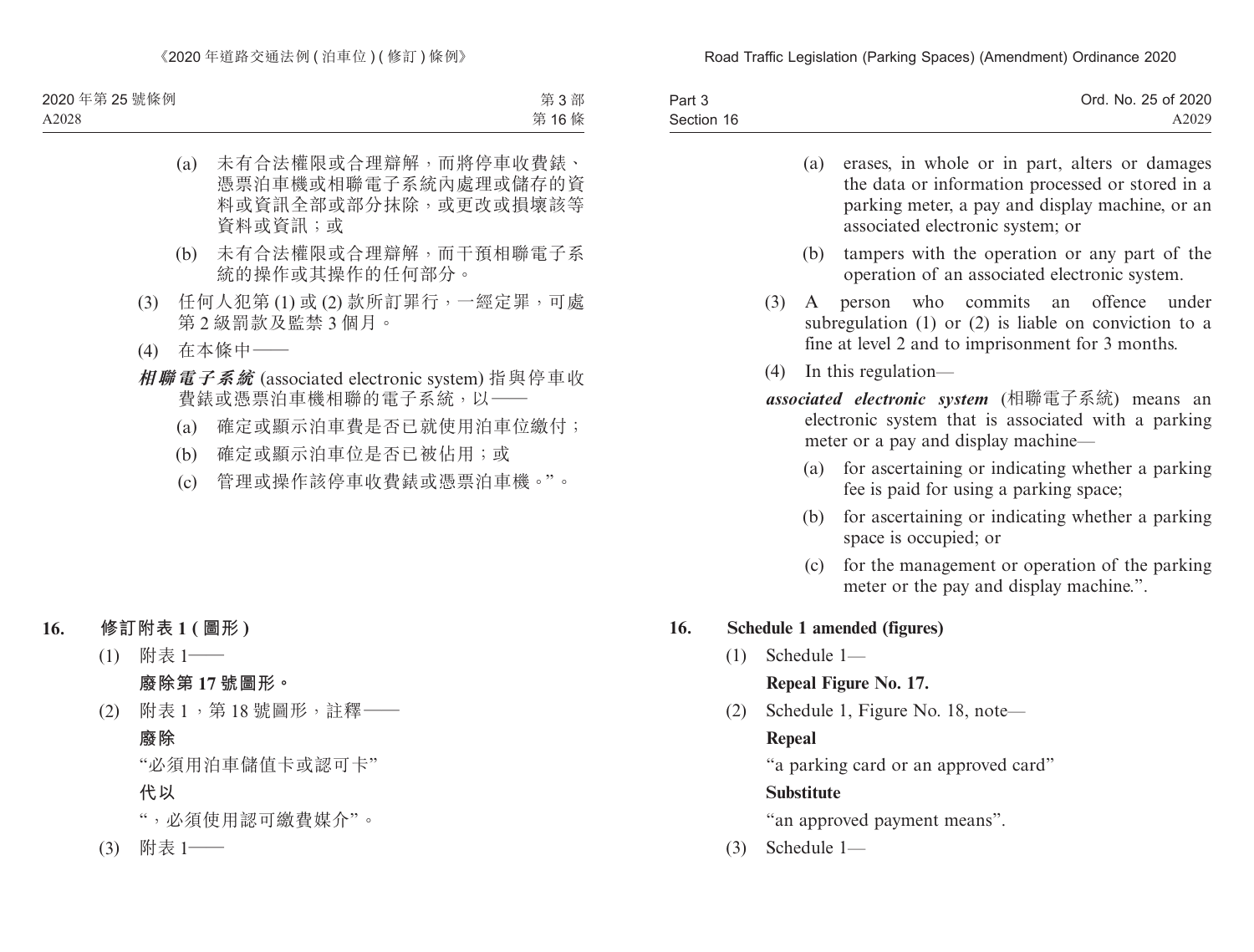| Part 3     | Ord. No. 25 of 2020 |
|------------|---------------------|
| Section 17 | A2031               |

#### **Repeal Figure No. 18.**

(4) Schedule 1, before Figure No. 19— **Add**

"Figure No. 18A



Time Plate

This plate may be used in conjunction with Figure Nos. 1, 2 or 3 to advise that an approved payment means must be used to operate the parking meter erected in relation to the parking spaces during the times indicated.

The wording may be changed to specify any period of time and any system of charging that is in effect at these parking spaces, or to specify a new or additional telephone number.".

**17. Schedule 2 substituted**

Schedule 2—

**Repeal the Schedule**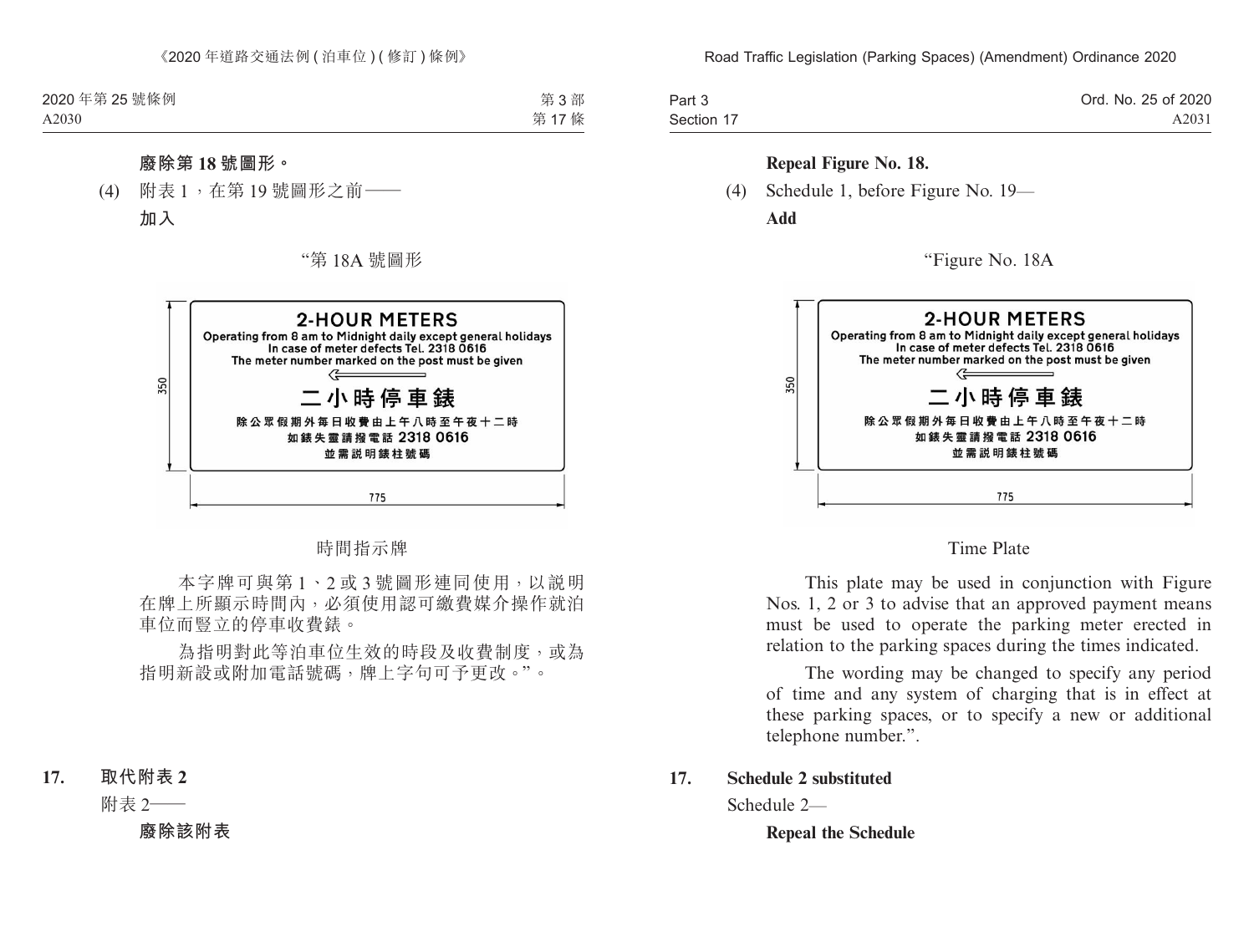Part 3 Section 18 Ord. No. 25 of 2020 A2033

**Substitute**

## "**Schedule 2**

[reg. 11]

## **Parking Fees**

## **Part 1**

## **Maximum Fee for Use of Metered Parking Space**

Column 1 Column 2 Fee Period \$2 each 15 minutes

## **Part 2**

## **Maximum Fee for Use of Pay and Display Parking Space**

| Column 1      | Column 2          |
|---------------|-------------------|
| Fee:          | Period            |
| $\mathcal{S}$ | each 15 minutes". |

**18. Schedule 5 repealed (conditions for issue of parking cards)** Schedule 5—

**Repeal the Schedule.**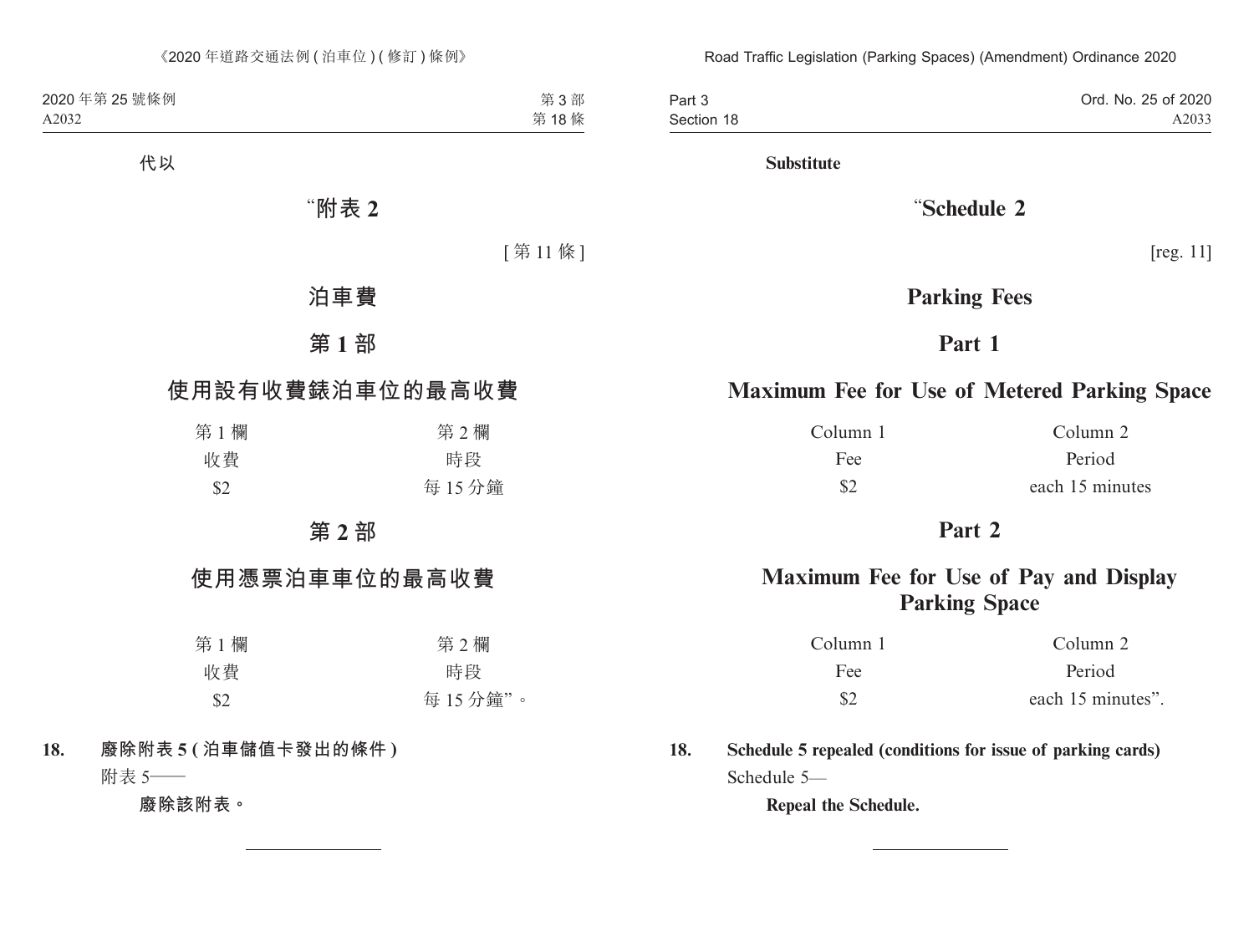Part 4 Section 19

## **Part 4**

## **Repeal of Road Traffic (Parking) (Approved Cards) Notice**

## **19. Road Traffic (Parking) (Approved Cards) Notice repealed**

The Road Traffic (Parking) (Approved Cards) Notice (Cap. 374 sub. leg. V) is repealed.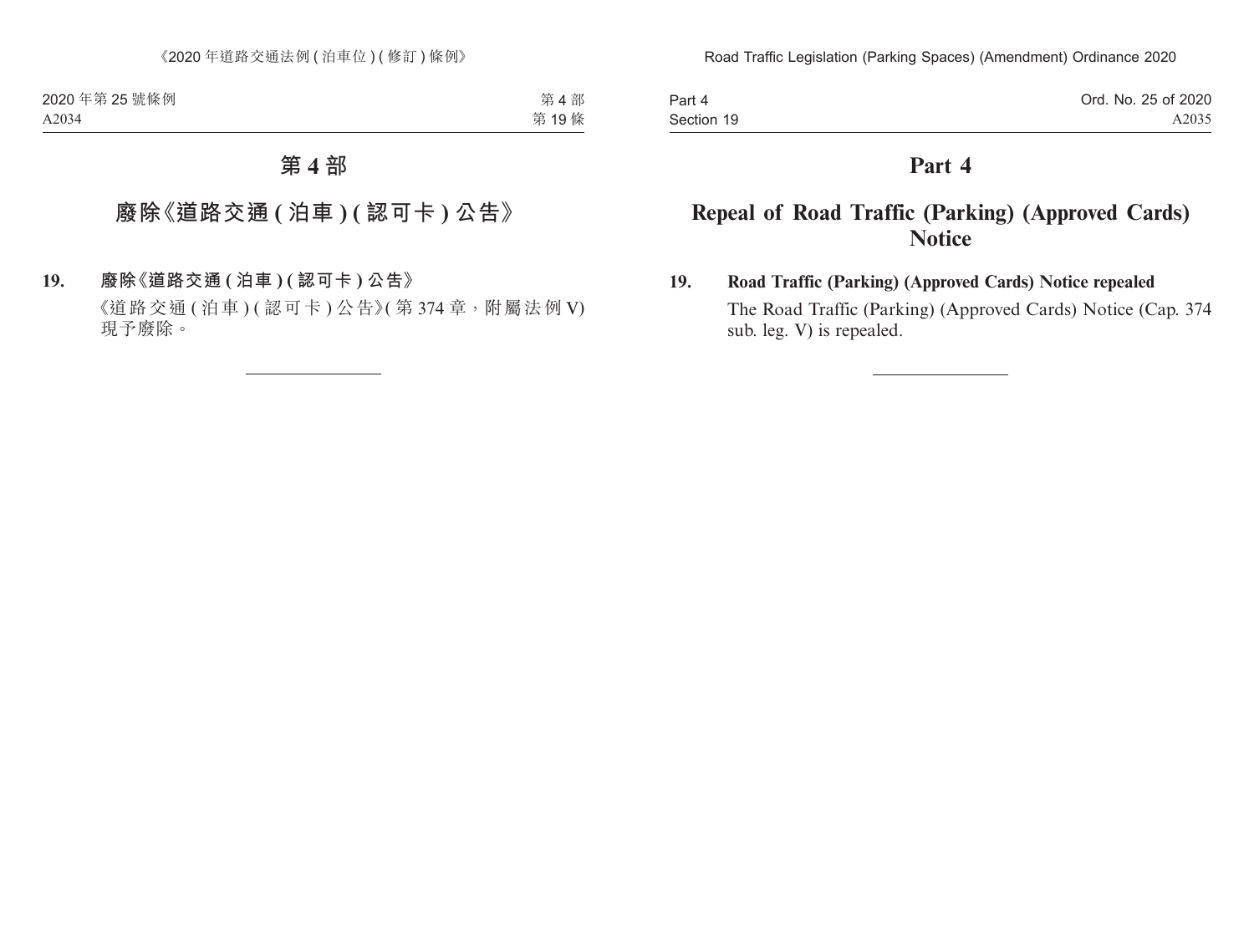| Part 5-Division 1 | Ord. No. 25 of 2020 |
|-------------------|---------------------|
| Section 20        | A2037               |

## **Part 5**

## **Related Amendments**

## **Division 1—Amendments to Fixed Penalty (Traffic Contraventions) Ordinance**

#### **20. Fixed Penalty (Traffic Contraventions) Ordinance amended**

The Fixed Penalty (Traffic Contraventions) Ordinance (Cap. 237) is amended as set out in this Division.

#### **21. Section 2 amended (interpretation)**

- (1) Section 2, Chinese text, definition of **憑票泊車機 Repeal the semicolon Substitute a full stop.**
- (2) Section 2—
	- (a) definition of *approved card*, *parking place*, *parking space* and *temporary parking space*;
	- (b) definition of *card operated parking meter* and *coin operated parking meter*;
	- (c) definition of *parking card*, *parking fee* and *parking meter*—

#### **Repeal the definitions.**

(3) Section 2—

#### **Add in alphabetical order**

"*approved payment means* (認可繳費媒介) has the meaning given by regulation 2(1) of the Road Traffic (Parking) Regulations (Cap. 374 sub. leg. C);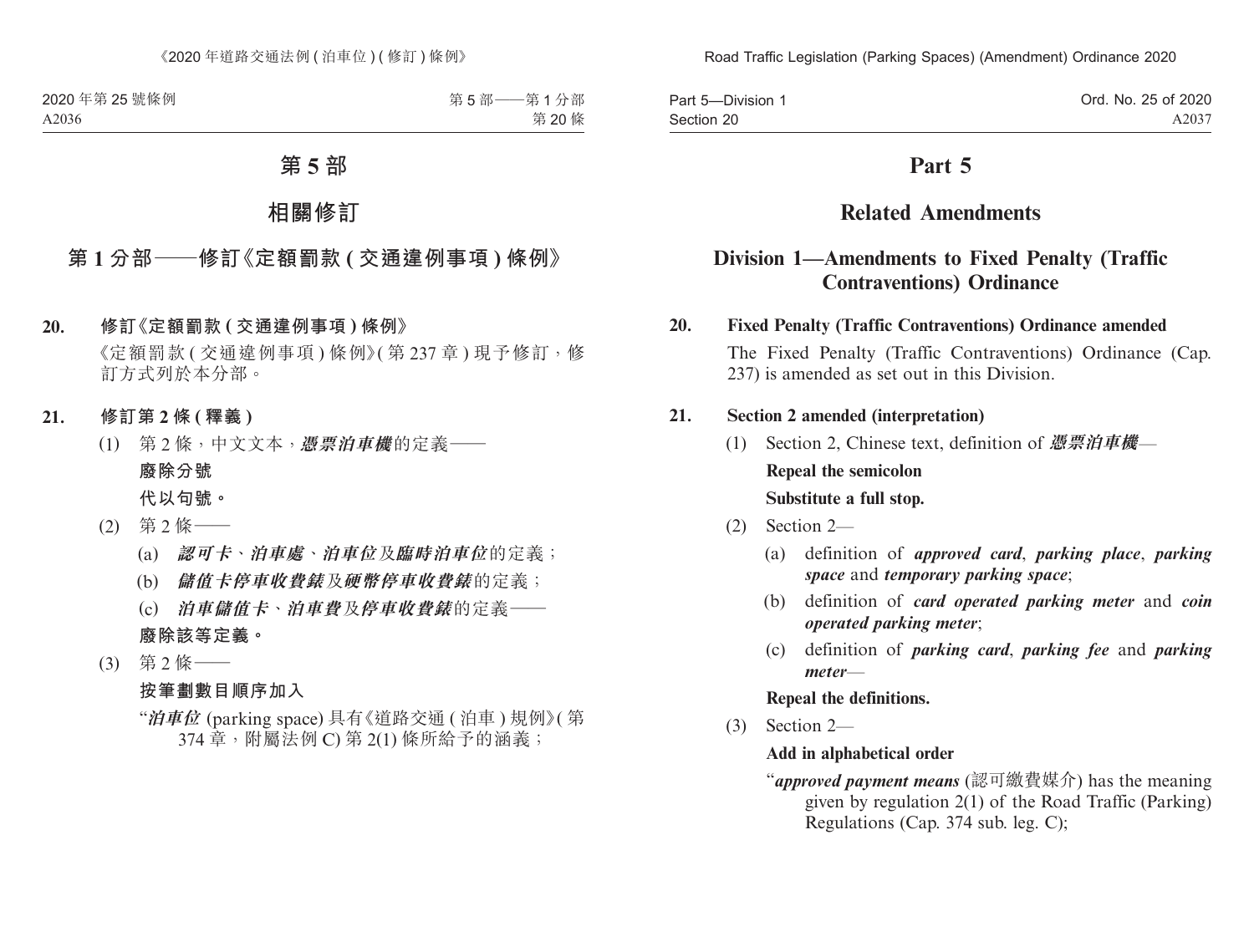| Part 5-Division 1 | Ord. No. 25 of 2020 |
|-------------------|---------------------|
| Section 22        | A2039               |

- *parking fee* (泊車費) has the meaning given by section 2 of the Road Traffic Ordinance (Cap. 374);
- *parking meter* (停車收費錶) has the meaning given by section 2 of the Road Traffic Ordinance (Cap. 374);
- *parking place* (泊車處) has the meaning given by regulation 2(1) of the Road Traffic (Parking) Regulations (Cap. 374 sub. leg. C);
- *parking space* (泊車位) has the meaning given by regulation 2(1) of the Road Traffic (Parking) Regulations (Cap. 374 sub. leg. C);".

#### **22. Section 10 amended (parking at parking meters and pay and display parking spaces)**

(1) Section 10(1)—

## **Repeal**

"a motor vehicle in—"

## **Substitute**

"a motor vehicle in a parking space must—".

(2) Section 10(1)—

## **Repeal paragraph (a)**

## **Substitute**

- "(a) if the parking space is a space in respect of which there is a parking meter (*metered parking space*), as soon as practicable after the motor vehicle is driven in, use an approved payment means in accordance with the directions exhibited on the parking meter; or".
- (3) Section 10(1)(b)— **Repeal**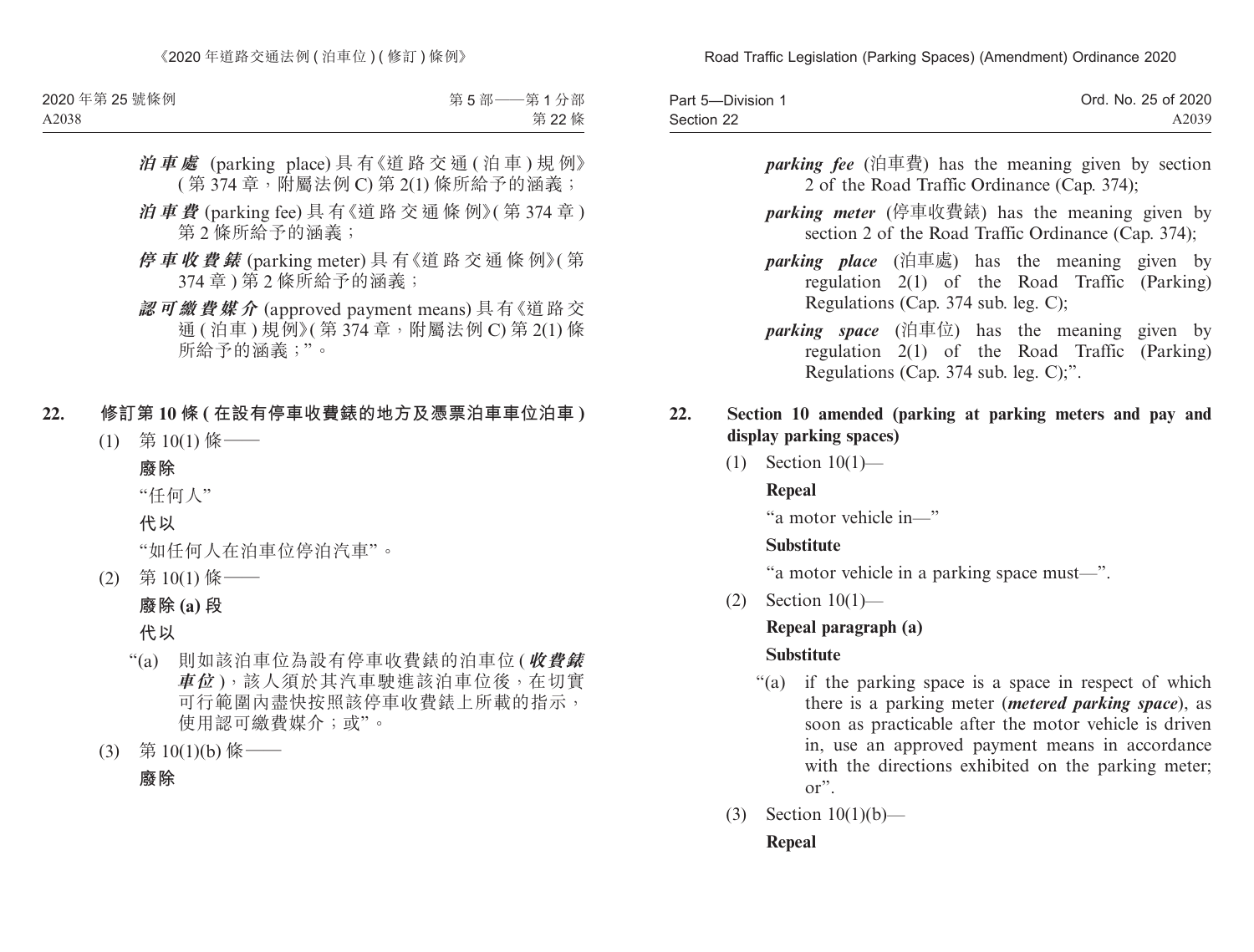| Part 5-Division 1 | Ord. No. 25 of 2020 |
|-------------------|---------------------|
| Section 22        | A2041               |

"a pay and display parking space shall,—"

#### **Substitute**

"if the parking space is a pay and display parking space—".

(4) Section  $10(1)(b)(i)$ —

## **Repeal**

"or cause to be displayed".

(5) Section 10(2)—

## **Repeal**

"The—"

## **Substitute**

"The following provisions apply in relation to payment for the use of the metered parking space, or the pay and display parking space—".

(6) Section 10(2)—

**Repeal paragraph (a).**

(7) Section 10(2)—

## **Repeal paragraphs (b) and (c)**

## **Substitute**

"(b) the use of an approved payment means as required by subsection (1)(a) is payment for the use of the metered parking space in respect of the motor vehicle in it, for the period indicated on the parking meter as the period in respect of which payment is made, commencing from the time the payment means is so used; and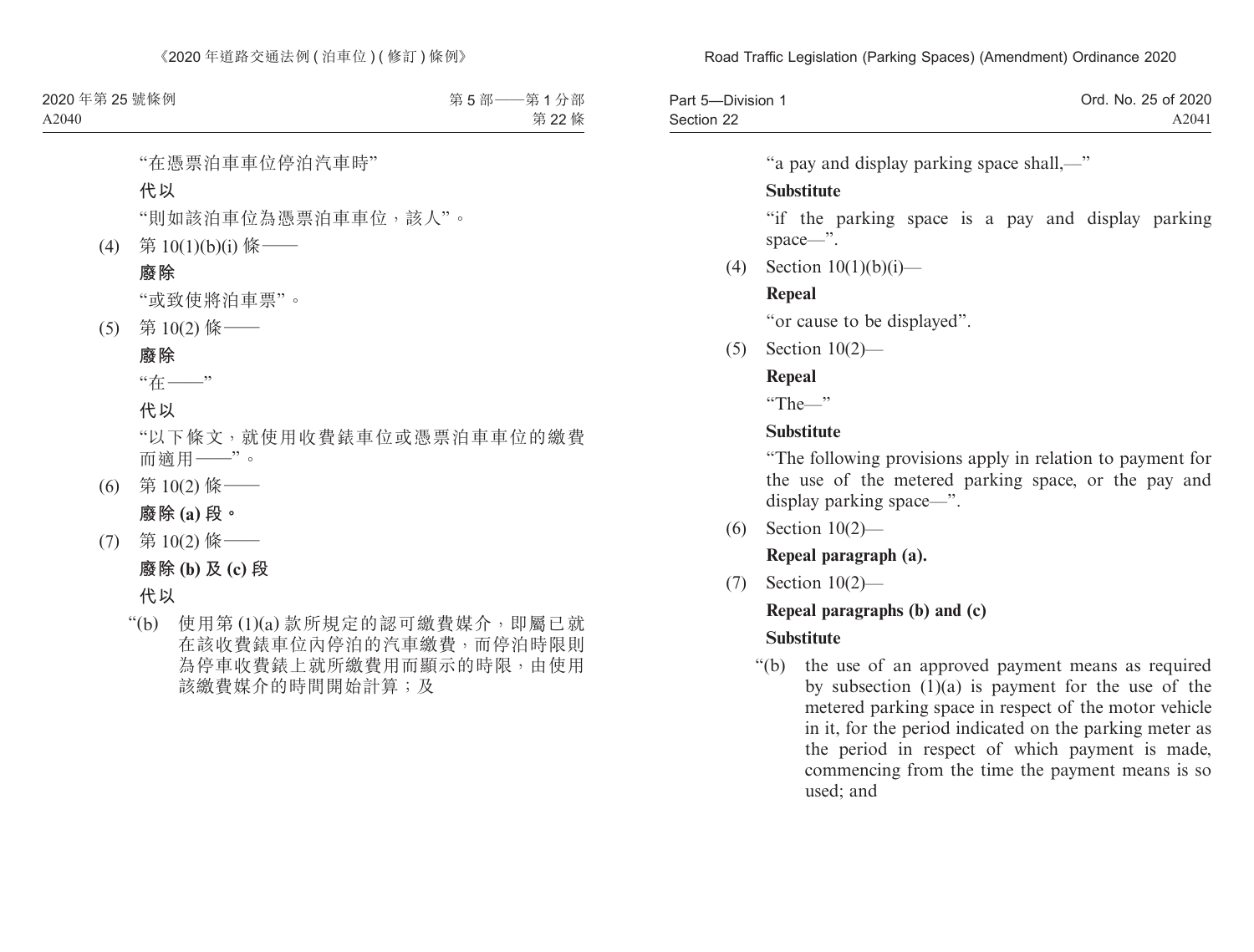| Part 5-Division 1 | Ord. No. 25 of 2020 |
|-------------------|---------------------|
| Section 23        | A2043               |

- (c) the display of the display ticket in accordance with subsection (1)(b) is payment for the use of the pay and display parking space in respect of the motor vehicle in it until the time and date indicated on the ticket as the time and date of expiry of the period to which the payment relates.".
- (8) Section 10(4)—

## **Repeal**

"whether there is a coin operated parking meter or a card operated parking meter in respect of such parking space or spaces or"

### **Substitute**

"whether there is a parking meter in respect of the parking space or spaces or".

## **23. Section 11 amended (parking without payment)**

(1) Section 11(2)(a)—

## **Repeal**

"notwithstanding that an appropriate coin, a parking card or an approved card, as the case may be, was inserted in the meter or used as directed on the meter"

## **Substitute**

"even though an approved payment means was used as directed on the meter".

(2) Section 11(2)(b)—

## **Repeal**

"insert a coin, or use a parking card or an approved card, as the case may be, in"

## **Substitute**

"use an approved payment means for".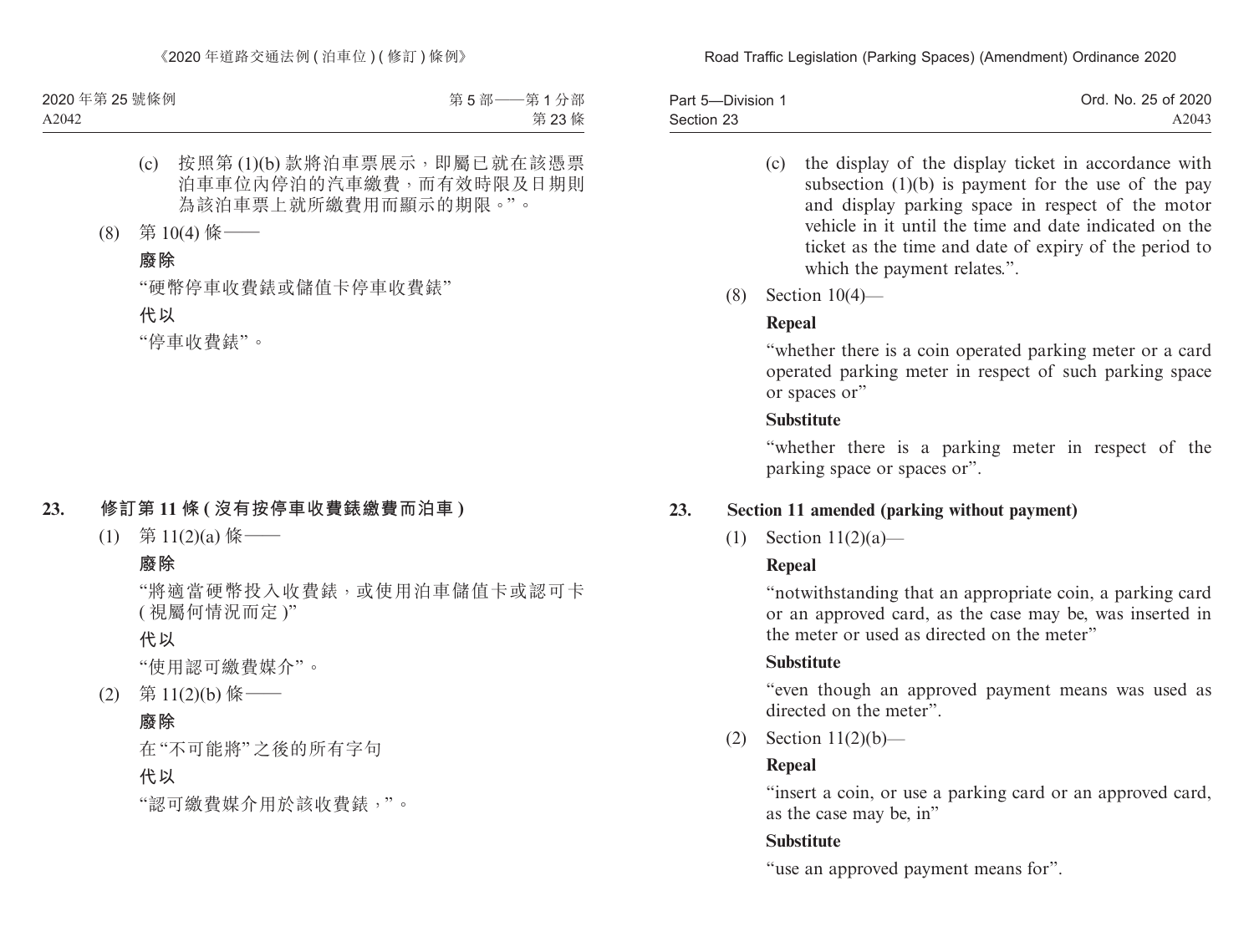| Part 5-Division 2 | Ord. No. 25 of 2020 |
|-------------------|---------------------|
| Section 24        | A2045               |

## **Division 2—Amendments to Fixed Penalty (Traffic Contraventions) Regulations**

#### **24. Fixed Penalty (Traffic Contraventions) Regulations amended**

The Fixed Penalty (Traffic Contraventions) Regulations (Cap. 237 sub. leg. A) are amended as set out in this Division.

#### **25. Schedule amended**

(1) The Schedule, Form 1, list of contraventions—

### **Repeal Contravention Code No. (14).**

(2) The Schedule, Form 1, list of contraventions—

#### **Repeal Contravention Code No. (15)**

#### **Substitute**

"(15) 停泊在設有停車收費錶的泊車位,但沒有在泊車 後盡快使用認可繳費媒介繳付泊車費 (條例第  $10(1)(a)$  條 )。

> Parked in a parking space in respect of which there is a parking meter without as soon as possible after parking using an approved payment means for the payment of the parking fee (section  $10(1)(a)$ .".

- (3) The Schedule, Form 1, list of contraventions— **Repeal Contravention Code No. (18).**
- (4) The Schedule, Form 1, list of contraventions— **Repeal Contravention Code No. (19)**